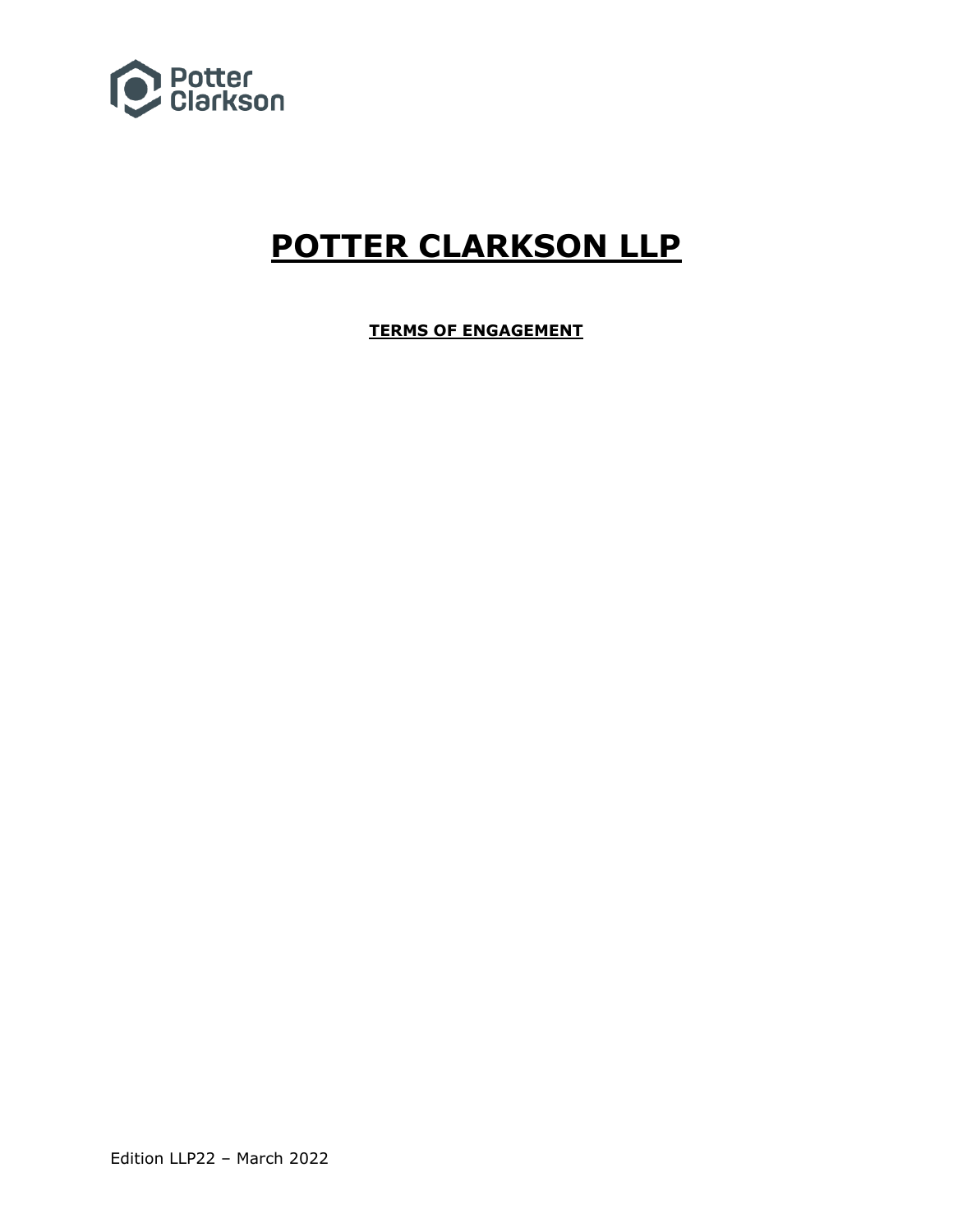

# **1. About Us**

1.1. Potter Clarkson LLP is a limited liability partnership, registered in England and Wales (No. OC315197). Our registered office is as stated on our website at www.pottterclarkson.com.

# **2. The Terms of our agreement with you**

- 2.1. The terms set out in this document (as varied, where applicable, by the terms of our general (or any specific) engagement letter with you) will apply to all work that we undertake for you. If there is a conflict between the terms set out in this document and any terms set out in an engagement letter, then the terms set out in the engagement letter will prevail.
- 2.2. You accept these terms either by counter-signing our engagement letter or by continuing to instruct us. No other terms (including for example, any terms that you include or refer to on a purchase order sent to us) will apply to our work for you.
- 2.3. Our agreement with you will be governed by, and interpreted in accordance with, English law. Any dispute between you and us in relation to the agreement will be dealt with exclusively by the English courts.
- 2.4. If any of these terms is found to be invalid or unenforceable for any reason, the term in question will be considered deleted and the remainder of the terms will continue unaffected. If the invalidity or unenforceability affects only a part of a term, the relevant part of the term will be deleted and the remainder of that term together with the other terms will continue unaffected.

# **3. Our Services**

- 3.1. We will provide our services to that standard of skill and care that would reasonably be expected of a professional firm of our standing and reputation.
- 3.2. In providing our services:
	- (a) we are entitled to assume that any person identified or referred to in our engagement letter with you (whether or not identified by name) as being authorised to give instructions on your behalf is so authorised; and
	- (b) we may execute on your behalf any documents that are reasonably necessary in order to fulfil your instructions and you will indemnify us against any loss or damage that we incur as a result of so doing.
- 3.3. We will endeavour to provide our services in accordance with any timescales agreed in writing with you.
- 3.4. If, in order to provide any services to you, we need to engage other service providers (for example, barristers, overseas lawyers and attorneys, investigators and experts), we will exercise professional skill and care in selecting advisers who should have the skills and expertise required for the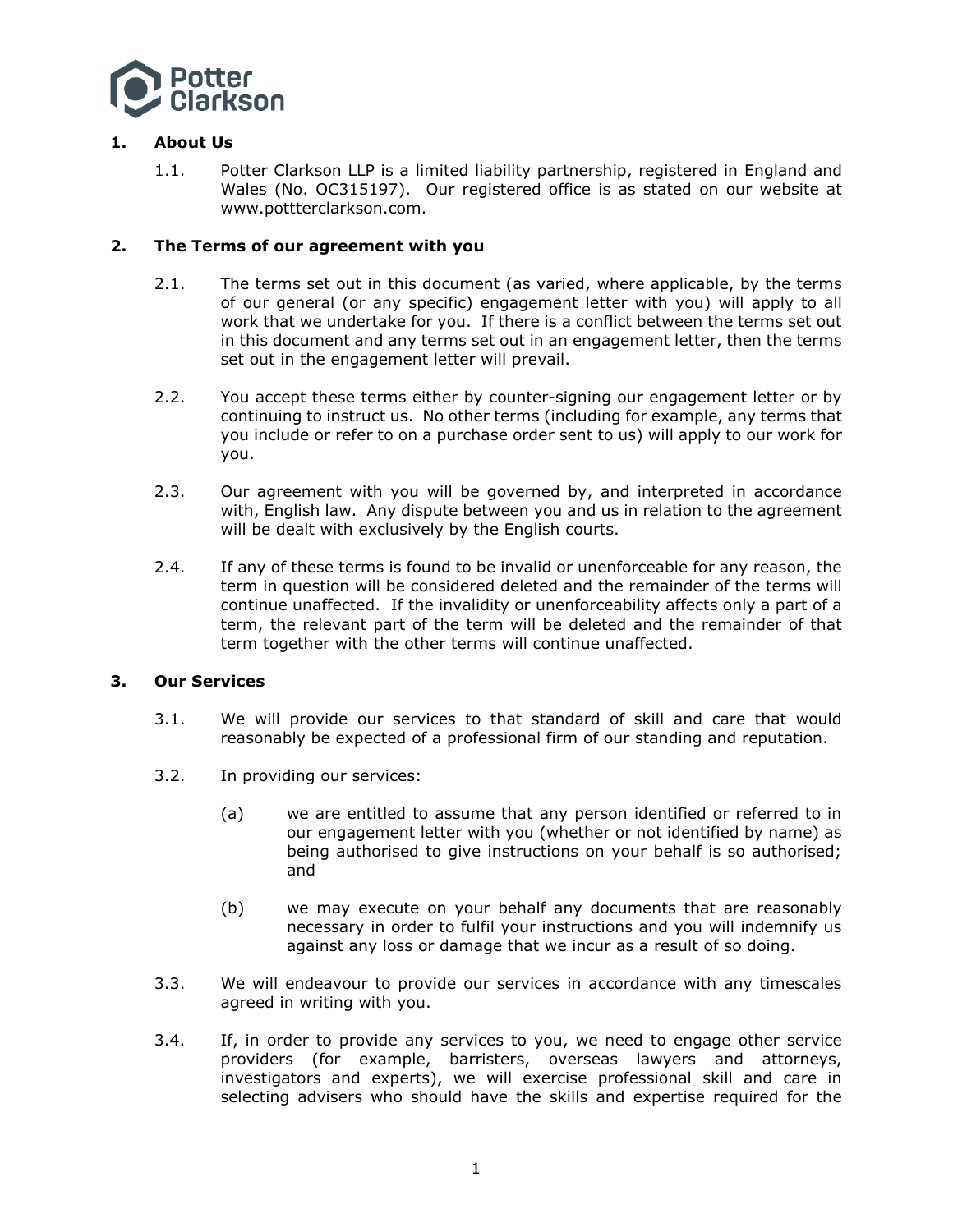

relevant service. Provided we have done so, we will not be liable for any acts or omissions of those service providers.

3.5. Potter Clarkson LLP is the ultimate parent of other companies in the Potter Clarkson group, such as Potter Clarkson A/S in Denmark and Potter Clarkson AB in Sweden. Although your relationship is with Potter Clarkson LLP, and Potter Clarkson LLP would remain responsible for the work, some or all of the work that we do for you may be undertaken by staff at other companies in the group. We may, in particular, ask you to authorise attorneys at other Potter Clarkson companies to carry out work on your behalf.

#### **4. Your responsibilities**

- 4.1. You must ensure that, where we stipulate a deadline for the receipt of your instructions to take any action for you, we receive your instructions (together, where applicable, with the requested information or documentation), by that deadline.
- 4.2. If you have given us responsibility for managing a portfolio of patents, trade marks or other registered rights, you must notify us promptly in writing of any changes to your contact details or to the name or address of the entity owning any of those registered rights (including where this change occurs as the result of a transfer of those registered rights).
- 4.3. If you ask us to take over responsibility for the management of an existing portfolio of registered rights, you may ask us to verify the details of the portfolio that are provided to us by you or on your behalf. If you do not ask us to undertake such verification, then you must ensure that the details provided are complete and accurate and we will have no responsibility to verify them. We may make a charge for recording details of an existing portfolio on our systems and/or for undertaking any requested verification work.
- 4.4. You must notify us as soon as possible if you no longer wish us to provide any services, whether in general or in relation to a given matter. Until we receive such notification, we may undertake (and charge for) all such steps as we consider reasonably necessary to provide those services, including:
	- (a) such steps as are necessary to maintain in force any registered intellectual property rights or pending applications for such rights; and
	- (b) reporting upon actions or other communications received from intellectual property offices or other persons in relation to pending applications for intellectual property rights or granted rights.
- 4.5. If you are a foreign attorney to whom we are providing services for the ultimate benefit of your client, you must indemnify us against any loss or damage (including any awards of damages or legal costs against us, our own legal costs and expenses and any indirect loss or damage) arising from any claim made against us by your client as a result of (1) your failure accurately to communicate to your client any part of our advice and/or (2) your provision to us of any incorrect data as we are entitled to assume it is correct.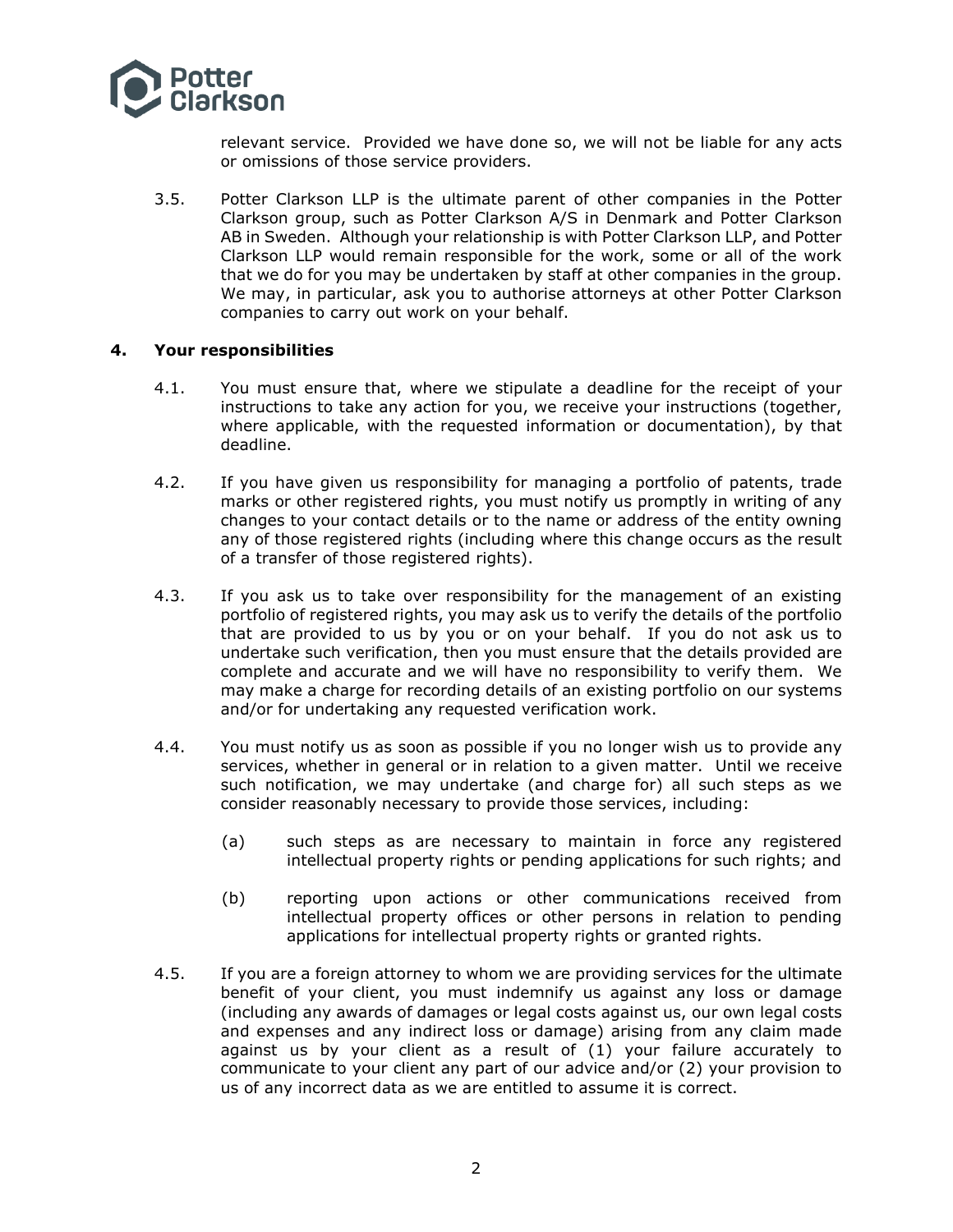

# **5. Charges**

- 5.1. Unless otherwise agreed with you in writing, our charges will be calculated by reference to:
	- (a) our standard fixed charges from time to time in force in respect of certain specified services;
	- (b) the time spent in providing services to you multiplied by the standard hourly charging rate from time to time in force applicable to the individual(s) providing those services.

For the purposes of paragraph (b), time spent on any particular task is measured in complete or partially complete units of 6 minutes and chargeable time includes time spent by the relevant individual(s) in undertaking any travelling reasonably necessary for the provision of the services.

- 5.2. Unless otherwise agreed with you in writing, we may increase our standard fixed charges and hourly charging rates at any time. We normally review these charges and rates at the end of each calendar year.
- 5.3. We may apply an uplift to our charges (whether standard or agreed with you) to reflect the unusual complexity, value or urgency of a matter.
- 5.4. In addition to our charges, we will invoice you for disbursements (that, is to say, expenses) that we reasonably incur in connection with our provisions of services to you including, without limitation, intellectual property office fees, overseas attorney, Counsel and other service provider fees, searchers' and investigators' fees, database usage and download costs, travel, accommodation and subsistence expenses. We may charge a service fee for dealing with such disbursements (other than intellectual property office and Counsel fees) equal to 5% of the disbursement value (inclusive of sales tax except where the sales tax is UK VAT).
- 5.5. We will add to our charges and disbursements any applicable VAT or other taxes at the appropriate rate. When we convert charges from one currency to another, the exchange rate applied may be different from the market rate on the day in question, due to the need to protect ourselves against currency fluctuations between our conversion of the charge for billing to our client (if billed in GBP) and our settling the supplier's charge, or between settling our supplier's charge and our being reimbursed by our client (if billed in other currencies).

# **6. Invoicing and Payment**

- 6.1. Unless otherwise agreed with you in writing:
	- (a) we may issue invoices for our charges and disbursements at any time after we have provided the services to which the charges or disbursements relate;
	- (b) invoices will be rendered, and must be settled, in GB pounds; and
	- (c) you must pay each of our invoices within 30 days of the date of invoice.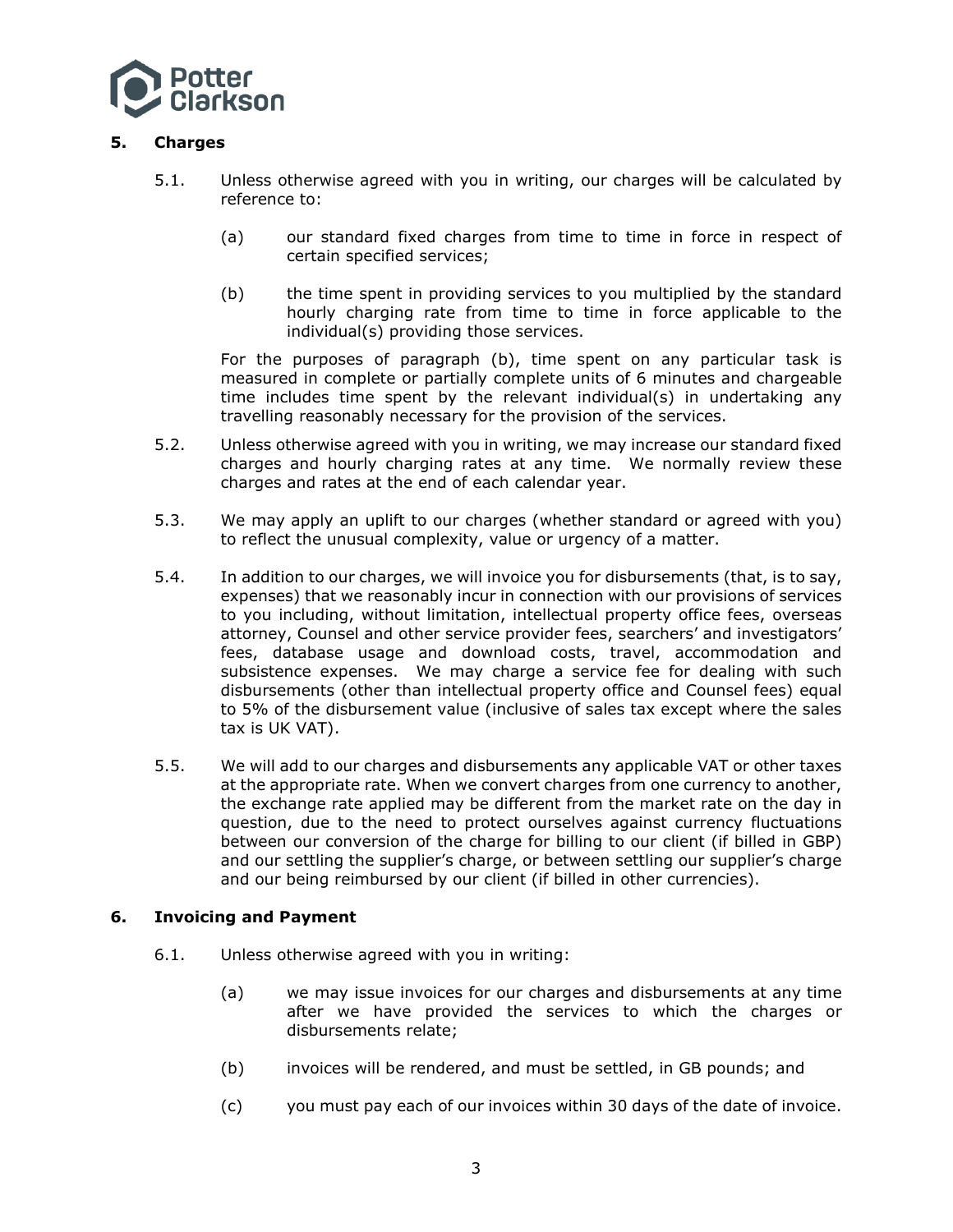

- 6.2. If you fail to pay an invoice in full by the due date, then, in addition to any other remedies that we may have under paragraph 10.2 of these terms, we may:
	- (a) cease to provide any services to you until the invoice has been paid in full;
	- (b) charge interest on the overdue sum from the due date until the date of payment at an annual rate equal to the Bank of England bank rate in force during that period plus 4%.
- 6.3. If you are unhappy about any invoice and we are unable to resolve the cause of your unhappiness, you may use our complaints procedure detailed in section 14 below. Alternatively, if the matter to which our invoice relates was carried out by one of our solicitors, then you may ask the Court to assess your invoice under Part III of the Solicitors Act 1974 (though, if you make such a request, the Legal Ombudsdman (see section 14 below) may decline to consider any complaint that you then make to him or her).

# **7. Payments on account and other client monies**

- 7.1. We may, at any time, ask you to provide money on account of any charges or expenses that we expect will be incurred in providing or continuing to provide any services to you. If so, we may decline to proceed or continue with those services until the payment has been received.
- 7.2. We will hold any payment of this type in a designated client account until such time as we submit an invoice for the services to which the payment relates. If the actual charges exceed your payment on account, then you must pay the balance within 30 days of the date of the invoice. If, on the other hand, the payment you have made exceeds the amount of the invoice, we will return the balance to you unless you instruct us to retain it against other services that we are providing or to settle any other invoices.
- 7.3. Any monies that you send to us in connection with the services that we are providing to you but which do not relate to our charges or expenses will be held in our designated client account. These monies are your monies and, as such, represent a debt owed to you by the relevant bank. We will, accordingly, have no liability to you in the event of the failure of the bank.
- 7.4. You must not send any monies to us other than in settlement of an invoice or in response to our request in connection with the services that we are providing to you.
- 7.5. Unless otherwise agreed with you in writing (or required by our regulator or by law), we will not pay interest to you on the sums that we hold for you in our client account.

# **8. Identification of our client**

8.1. In order to meet our obligations under legislation (including legislation relating to money laundering and terrorism), we may need to obtain evidence of your identity (or, if you are a corporate entity) the identity of your directors and ultimate owners. We may also need to obtain evidence of the ultimate owners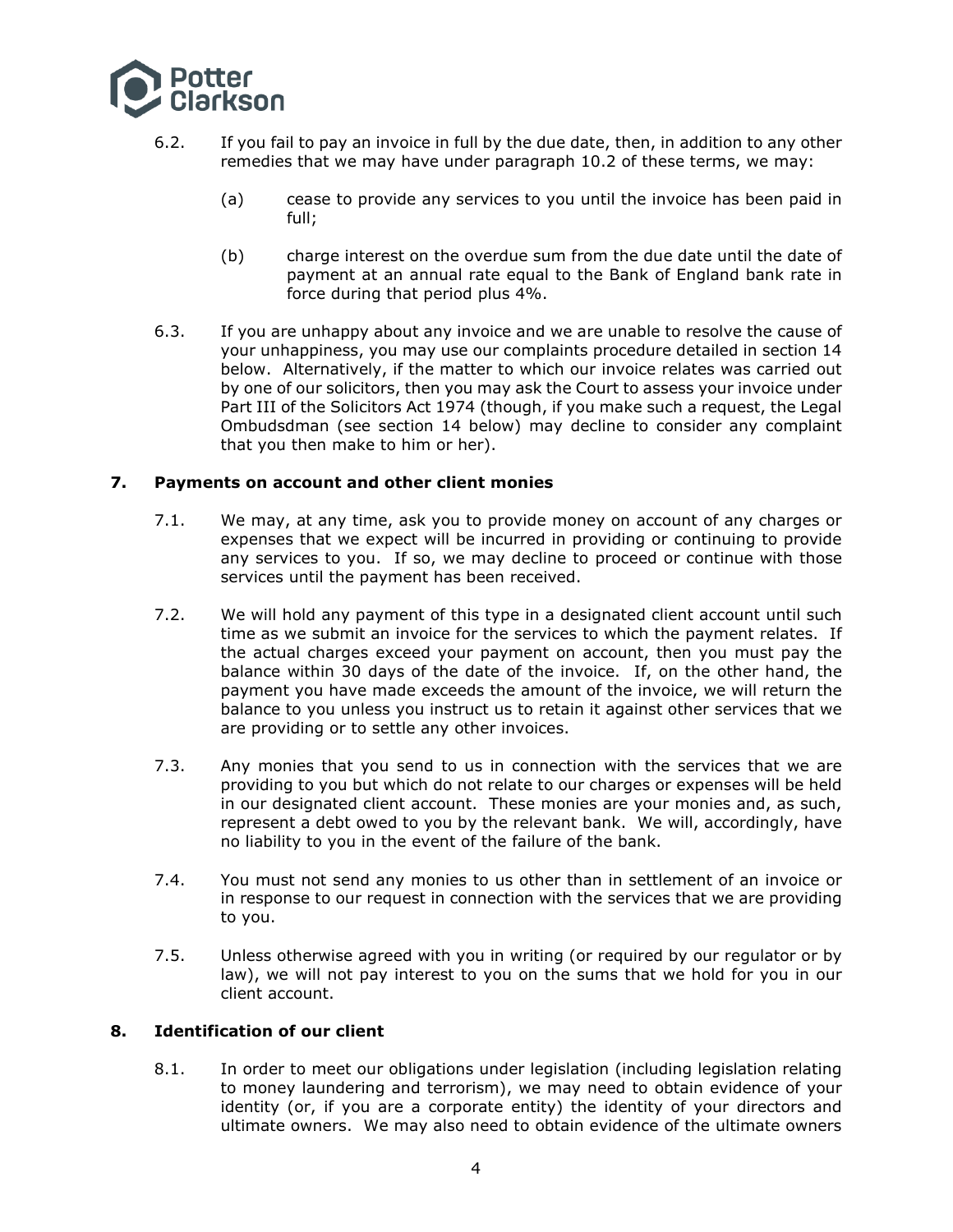

of any intellectual property rights in relation to which you have asked us to provide services.

- 8.2. We may obtain such evidence from you and from databases held by third parties. You agree to our obtaining and holding such evidence for the purpose of identifying you and, if applicable, the other persons referred to in paragraph 8.1 above.
- 8.3. You acknowledge that we may be unable to provide services to you until satisfactory identification evidence has been obtained and may have to suspend the provision of services if such evidence becomes out of date and is not timely updated in response to our request.

#### **9. Communications, Confidentiality and Data Privacy**

- 9.1. You agree that we may communicate with you by email and other electronic methods and acknowledge that we are unable to guarantee the security of such communications even where they are encrypted. We will consequently not be liable to you (whether in contract, negligence or otherwise) for any loss or damage that you may suffer as a result of any such communications not being received by you, being received late or in corrupted form or being seen by an unauthorised person.
- 9.2. Except as set out in this paragraph 9.2 and in paragraph 9.4 below, we will keep confidential the information that you provide to us and any advice or reports that we prepare for you. We may, however, disclose such information, advice or reports:
	- (a) in accordance with your instructions;
	- (b) to other service providers (including but not limited to other attorneys and solicitors, barristers and providers of administrative services) whom we need to engage in order to provide any services to you;
	- (c) to our regulators, auditors, insurers, other advisers and bankers;
	- (d) to the extent that such disclosure is required by law;
	- (e) to the extent necessary in order to defend ourselves in any actual or threatened, legal, civil or regulatory proceedings.
- 9.3. In the case of any disclosure by us under paragraphs (b) and (c) of paragraph 9.2 we will ensure that the recipient of the information, advice or report has a duty to maintain the confidentiality of the same. If we are required by law to make a disclosure (paragraph (d) of paragraph 9.2), we will, to the extent lawful and reasonably practicable, notify you in advance of the proposed disclosure and, in any event, notify the relevant authority that what is being disclosed is your confidential information.
- 9.4. Although we have a duty to keep your information confidential under paragraph 9.2, this duty will not apply, or will cease to apply, to any information which is, or becomes, generally available to the public other than as a result of a breach of the confidentiality obligation that we owe to you; which we knew (free from any confidentiality obligations) before you disclosed it to us; or which someone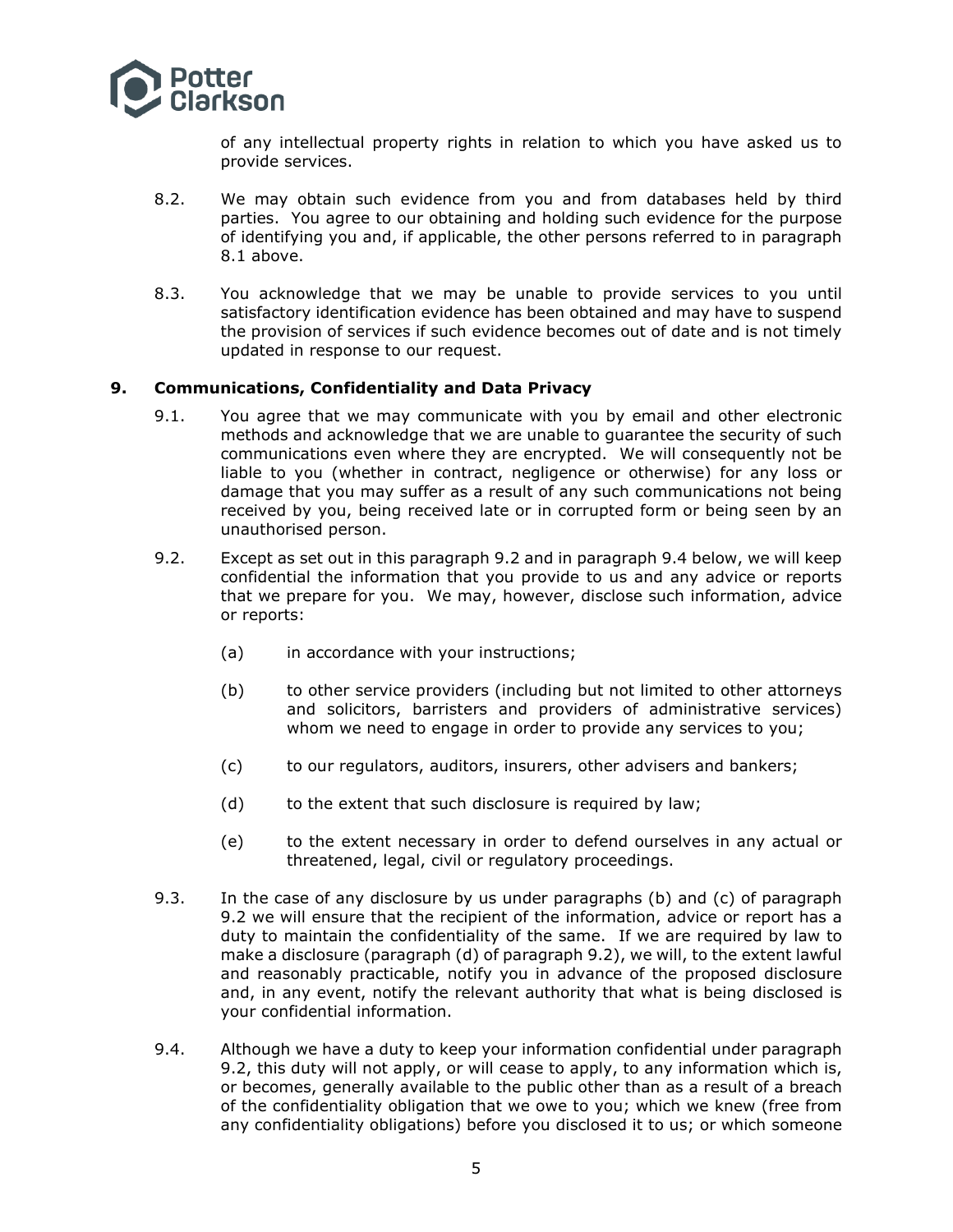

else (who did not obtain the information from you) subsequently discloses to us free from confidentiality obligations.

- 9.5. If you have provided personal data to us, you agree that we may use and possess this data in order to:
	- (a) provide services to you;
	- (b) process your payment for our services;
	- (c) inform you about other services that we provide, but you may stop receiving such information at any time by contacting us.
	- 9.6 Further details about how we process personal information are set out in our privacy policy which can be reviewed at [www.potterclarkson.com/privacy](https://www.potterclarkson.com/privacy-policy/)[policy.](https://www.potterclarkson.com/privacy-policy/) A hard copy of such policy can be forwarded on request.

#### **10. Terminating our services**

- 10.1. Either you or we may terminate our provision of services to you at any time by giving at least 30 days' written notice to the other.
- 10.2. Either you or we may terminate our provision of services to you immediately on giving written notice to the other if the other:
	- (a) has breached in a significant way any of its obligations under the agreement and, if the breach was capable of remedy, failed to remedy the breach within 30 days of a notice setting out the breach and requiring its remedy;
	- (b) is declared bankrupt or is unable to pay its debts as they become due; is wound up or passes a resolution to be wound up; has appointed to it an administrator or an administrative receiver; has an encumbrancer take possession of, or a receiver, manager or administrative receiver appointed over, the whole or any part of its assets; suspends payment of any of its debts; enters into (or proposes to enter into) any arrangement, compromise or composition in satisfaction of its debts; ceases, or threatens to cease, to carry on business; or takes any action, or becomes subject to any event or circumstances, analogous to such action, event or circumstances described above in this paragraph (b) in any jurisdiction in which that other party is incorporated, resident or carries on business.
- 10.3. Following any termination of our services, we may submit a final invoice in respect of our unbilled charges and disbursements and you must pay this within 30 days from the date of invoice.
- 10.4. Termination does not affect any rights that you or we may have against the other as the result of acts or omissions that occurred prior to the date of termination and does not affect the coming into, or continuation in, force of any of these terms that is intended to come into, or continue in, force following termination.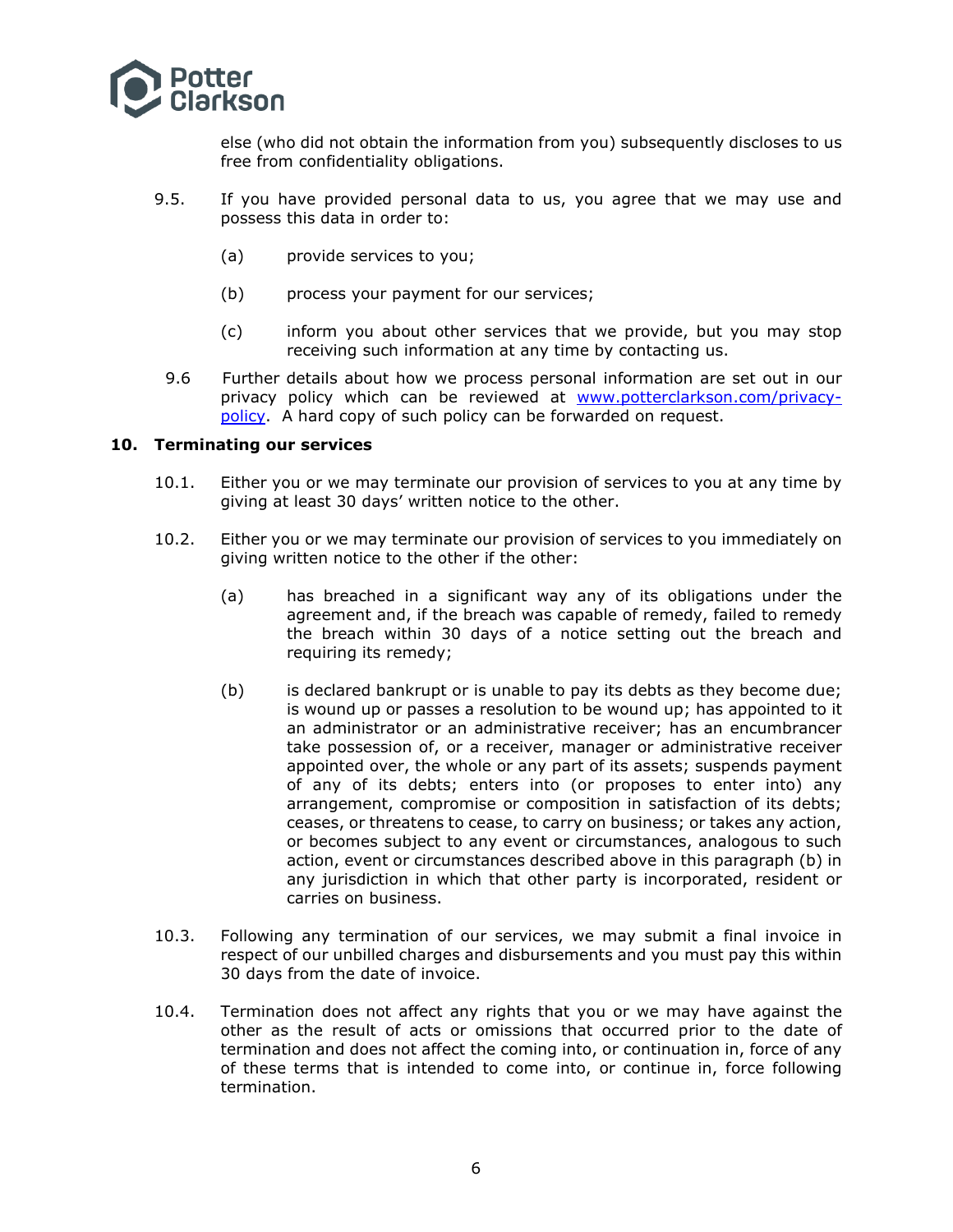

# **11. Conflicts of Interest**

- 11.1. A conflict of interest arises where two clients are involved in a matter in which their interests are not the same (for example, they are in dispute) or where, in acting for one client, we are likely to receive confidential information (for example regarding new inventions) relevant to the work that we are doing for another client.
- 11.2. We will endeavour to identity any likely conflict of interest before accepting any instructions from you. However, conflicts sometimes only become apparent at a later stage or because, for example, a client acquires a business or moves into a new business area.
- 11.3. We may stop providing services to you at any time if we become aware of a conflict of interest that we believe cannot be resolved.
- 11.4. The rules of the bodies by which we are regulated will prohibit us from acting or continuing to act for a client in certain conflict of interest situations. However, these rules would not necessarily preclude us from acting against an existing client in a matter of a type for which that client would not normally instruct us and in respect of which we did not possess relevant confidential information belonging to that client. This would be the case even if we were recorded as the address for service for that client's registered intellectual property rights.

# **12. Renewal of registered intellectual property rights**

12.1. If you instruct us to administer your portfolio of patents, registered trade marks, registered designs or other registered intellectual property rights, we will, unless you wish to make different arrangements, undertake the renewal of these registered rights in a manner to be separately agreed.

# **13. Files and records**

- 13.1. Unless law or regulation requires a longer period, we will keep our files and records relating to your matters (in either hard copy or electronic form) for at least 7 years from the date of the last recorded action relating to a particular matter.
- 13.2. At the end of the retention period mentioned in paragraph 13.1 above, we may destroy our files and records relating to a matter unless you have asked us not to, in which case, we will deliver them to you (excluding our internal notes and communications). We may make a charge for the time and costs incurred in fulfilling your request.
- 13.3. Unless we agree otherwise with you in writing, the copyright in all documents, letters and other items that we produce in the course of providing services to you will belong to us and you may use such items only for the purpose for which they were provided.
- 13.4. If you ask us to transfer responsibility for a matter or a portfolio of intellectual property rights, we will send the relevant files and records relating to the matter or portfolio to the person whom you have appointed but may keep a copy of such files and records. We may make a charge for the time and costs incurred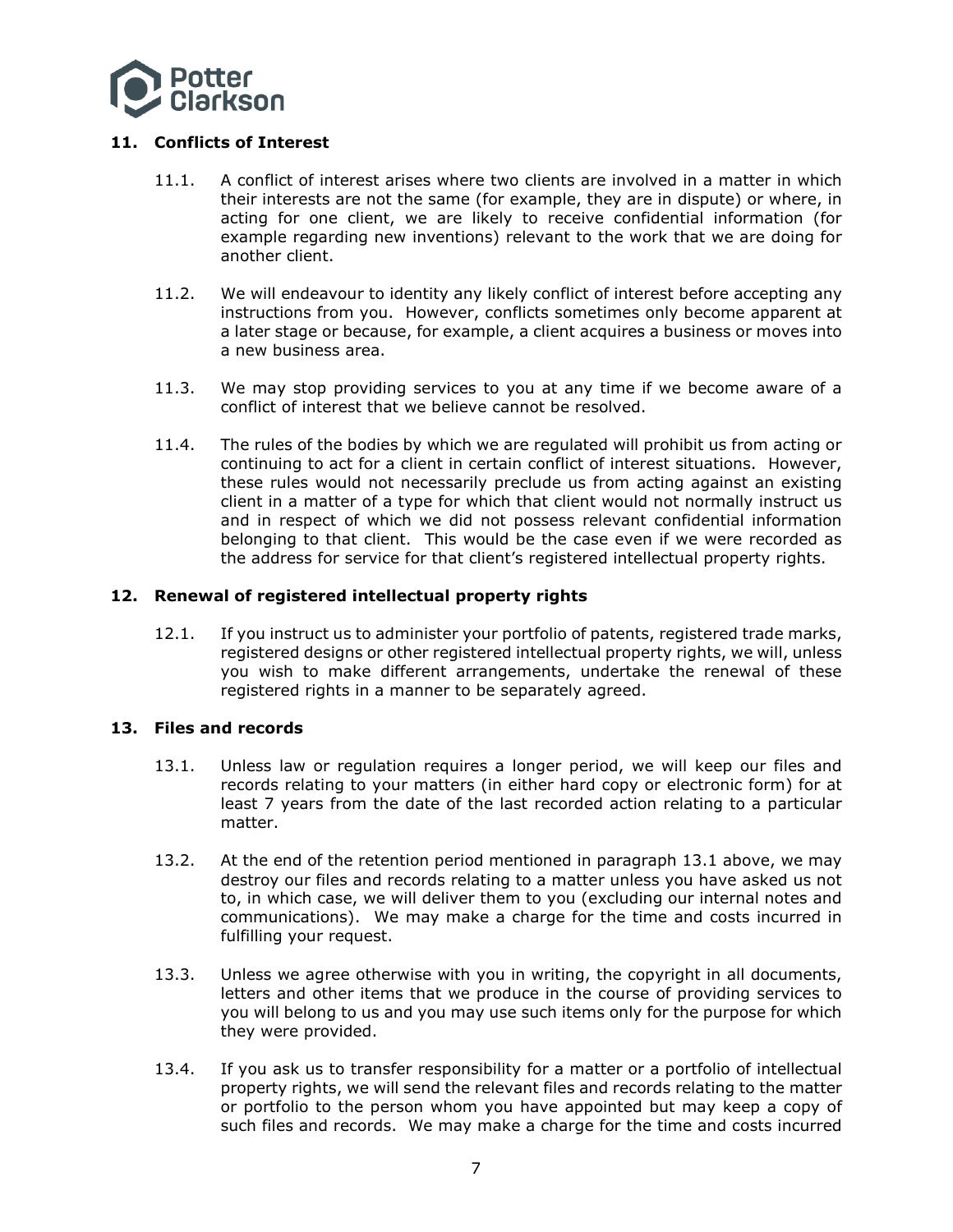

in taking such actions. We may remove from the files and records to be transferred any items comprising our confidential information such as invoices and other communications regarding our charges.

- 13.5. Unless otherwise agreed with you in writing, we will forward to you for safe keeping all original registration and renewal certificates, signed agreements and other similar documents that we receive in relation to your intellectual property rights and matters. If we agree to retain such documents, we will keep them in a secure location, which may be off-site and operated by someone else.
- 13.6. If we are liable for any loss of, or damage to, your original documents or our files and records relating to your matters and intellectual property rights (whether or not as a result of our negligence), your sole remedy will be for us to replace or reconstruct such documents, files or records (to the extent that this is reasonably practicable) at our own cost.
- 13.7. If you owe us any money at the date upon which you ask us to send any original documents, files or records to you or a replacement provider of services to you, we will not be obliged to do so until all of the outstanding amounts (together with any applicable interest) have been paid.

# **14. Complaints**

- 14.1. If you are unhappy about any aspect of the services that we have provided, you should raise this initially with the attorney or solicitor who is your main contact for that work. If that person is unable to resolve the matter to your satisfaction, you should then refer the issue – or ask that person to refer the issue – to the partner responsible for that matter or for your matters generally. Alternatively – or if the issue remains unresolved – you can make a complaint to our practice director.
- 14.2. If you make a formal complaint which we recommend that you do in writing – we will deal with this in accordance with our internal complaints procedure, a copy of which we will make available on request.
- 14.3. If you are unhappy with the outcome of our internal complaints procedure, you may, if you are an individual or small business, be entitled to make a complaint to the Legal Ombudsman. Full details of the service offered by the Legal Ombudsman including who can make a complaint and the applicable procedures can be found at [www.legalombudsman.org.uk.](http://www.legalombudsman.org.uk/) Any complaint to the Legal Ombudsman must usually be made within six months from the date of our final response to your complaint and, must in any case, be made no later than six years from when the problem occurred (or, if later, three years from when you should reasonably have become aware of the problem).
- 14.4. If you are unhappy with the outcome of our internal complaints procedure and the complaint is one of professional misconduct, you may make a complaint to the relevant regulatory body. Normally, this will be IPReg [\(www.ipreg.org.uk\)](http://www.ipreg.org.uk/). However, if the complaint concerns one of our solicitors, then it may be appropriate for you to complain to the Solicitors Regulation Authority [\(www.sra.org.uk\)](http://www.sra.org.uk/).